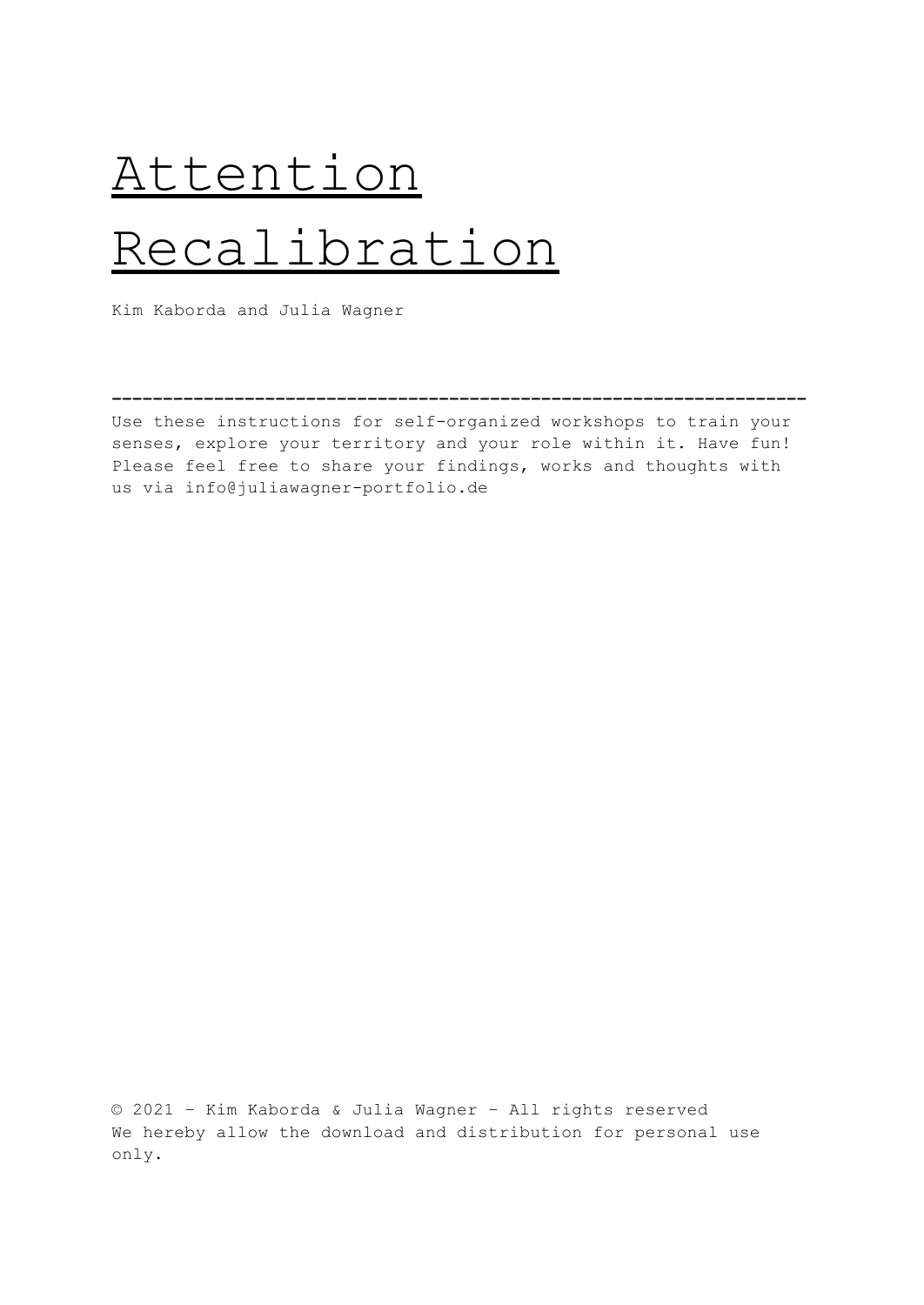# Stimulate

The workshops in this category are designed to sensibilize participants for the stimuli of their environment. Through simple exercises, the environment should be perceived as a space of possibilities. They awaken the creativity of the participants without the need for manifestation.

# Open End

When you are at a place for the first time, everything is new, you have to get your bearings first. That can be exhausting, but this fresh look often reveals details that you might simply pass by later. With time you get used to your environment and focus on what you need, to manage everyday life. Routines and behavior patterns are established, the same commute to school, to work, and friends. We want to take new paths! When you're no longer travelling to arrive, the journey becomes the goal and the route a revelation.

Find a common starting point - your basecamp - and set yourself up. Then each of you comes up with one or more (not mutually exclusive) locomotion patterns as well as triggers for the patterns that can be carried out during a walk. It is about directing the focus on our environment and the living beings in it. Depending on the location, these patterns will be different. In the city, for example, you can adapt to them from crossroads, fellow human beings and non-human city dwellers. This will create a route that you would normally not take. If you are in a wilder environment, let the residents of this area guide you, use time indications or regular turning points as route finders. Let the locomotion patterns make the decisions for you! It is important that you do not know where you will end up. Write the patterns on pieces of paper that you collect and shuffle so that everyone can draw one or more related tasks. Define a time to meet up again and you're good to go! Swarm out and move according to your locomotion patterns. Please pay attention to your safety. Document what catches your eye so you can use it later in the zine. You can also document your path.

Keep an eye out for an object that could symbolize your path. This symbol can represent a feeling, a perception or the atmosphere. Bring it with you.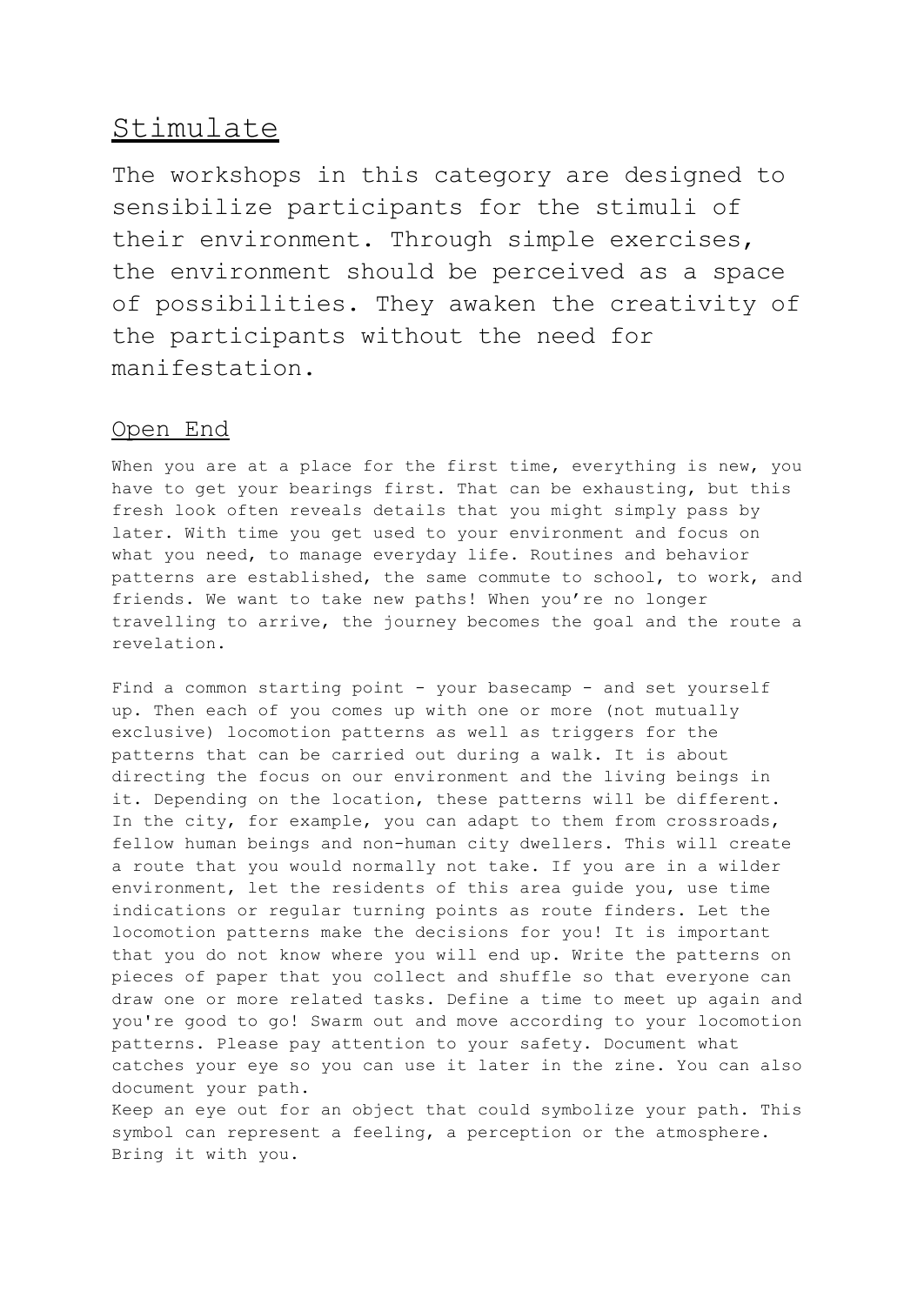When everyone has returned to the basecamp, talk about your meanders. Tell the group how you perceived the path by using your chosen symbol as a starting-off point. What did you notice? Did you experience the environment differently than usual?

## Hike Fiction

The world is the stage for your imagination. From the bench you are sitting on, you can watch a woman lift a car to rescue a child. Giraffes and elephants pass through the orchard along the way, and in the forest you watch a family of monkeys swing from branch to branch. A large dragon ravages your town, breathing fire. And the people around you don't notice any of this, because it only happened in your imagination.

For this workshop, choose a hike or walk that suits everyone in the group. Choose a story and put it in your backpack. Whether it is a book or a short story is up to you. It should be exciting and accessible for all of you. Along your way, you will collectively choose reading stages. Everyone is allowed to make suggestions! When you have arrived at such a reading station, everyone can get comfortable. Sit, stand, lie down: try out different positions. One of you reads a passage from the story. The others may turn on their imagination. Picture that the story takes place here, right in front of your eyes. What do the characters look like? And where are they located? When the chapter, paragraph, or passage is over, keep on walking. Along the way, you can share ideas, because for sure you'll all have different ways of situating the story in the here and now. Perhaps you will even find clues and traces that the characters from the story have walked along here? Look for new reading stages from time to time and, if possible, a different group member will read aloud.

Document the locations so you can use them later in your zine. Feel free to get creative with this: Whether it's a sketch, a photo, or a dot on the map.

You can also do this game spontaneously if you don't have a book with you. In this variation, each of you is the storyteller. The first person thinks of a heroic character. Describe them well, because they will accompany you on your way! What does your hero\*ine do? Is there an obstacle that needs to be overcome? Someone else may then continue the story, and so on. The audience may imagine the story in the storytelling stage, as described above.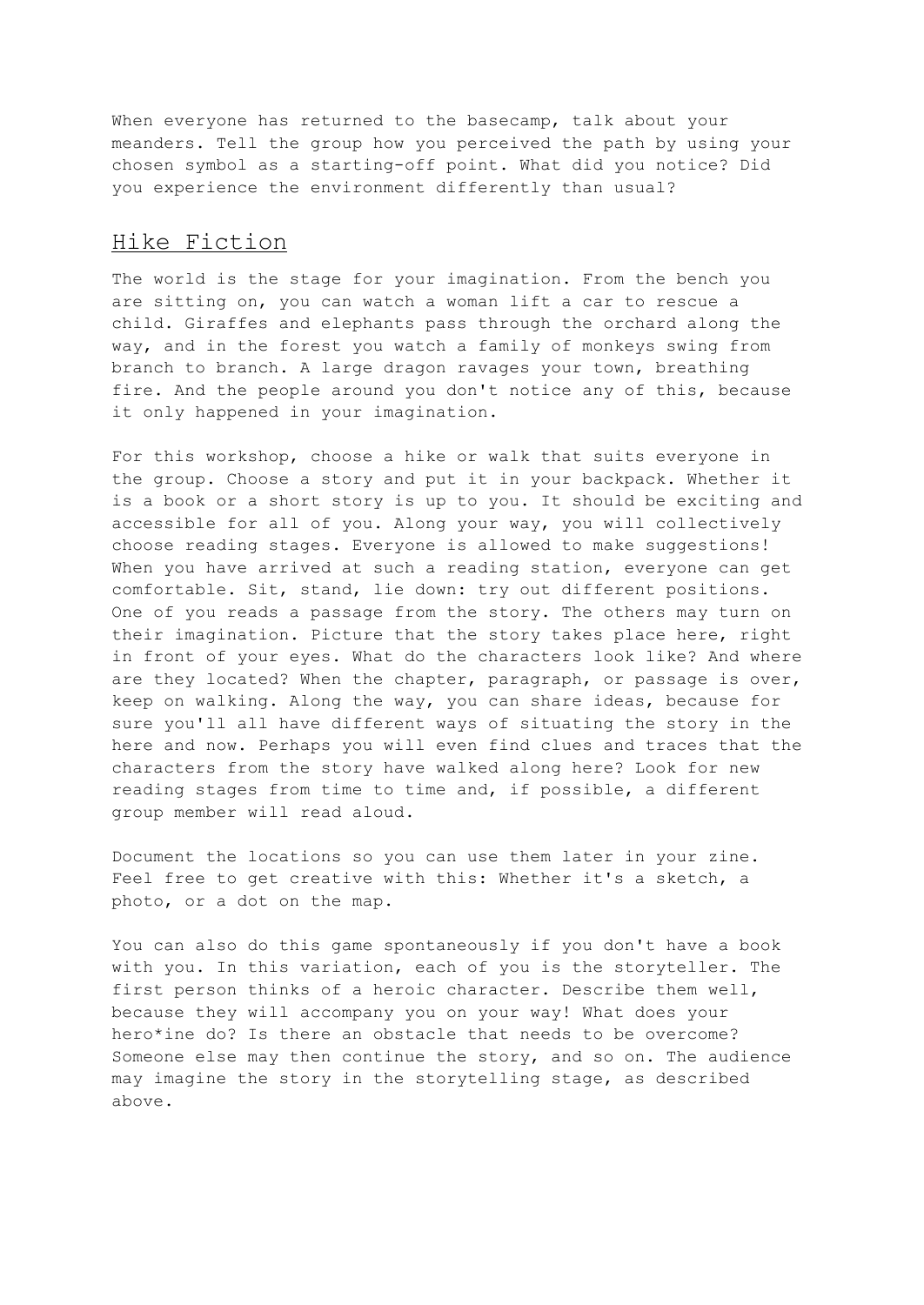# Record

The exercises in this category help the participants to concentrate on their environment by asking them to observe individual elements in it. With the aim of translating the sensory impressions in their own way for their fellow human beings, they promote a creative exchange between the participants.

## Outside Acting Club

Sometimes the world seems like a huge theater play in which everyone performs their part. But who wrote the play? And who made up the roles? In fact, in certain places we are expected to behave in certain ways. Standing at the bus stop usually means waiting for a bus, in the library we are quiet, and when visiting grandma we are polite and helpful. Roles also differ according to the cultural context. In Germany, a person who slurps soup at the dinner table is considered to be rude. In China, on the other hand, that person is simply enjoying their soup. Some roles are quite important to make our coexistence fair and safe for everyone, while others have become socially acceptable in a culture over the decades. To better understand the connection between our behavior, the origin for it, and space, let us suggest the following exercise.

First, decide on a stage. Whether it is a busy square, a clearing or a lonely parking garage is entirely up to you. The important thing is that you all feel comfortable. First, examine what is happening around you. Slip out of your own role and just be observers. Pay attention to who is using this place. What objects, people, and other creatures are present? How do they behave? What is your natural behavior in this environment?

When you have observed enough, begin to depict your natural behavior in this place without a verbal cue to start, but at the same time. You will notice each other's behavior and join in. Only when everyone in the group has had enough time to portray their natural behavior, do you start portraying characters you have previously observed, again without any cue. Try to figure out what roles your group members are playing. You can also each take on a second role. But make sure that it is clearly distinguishable from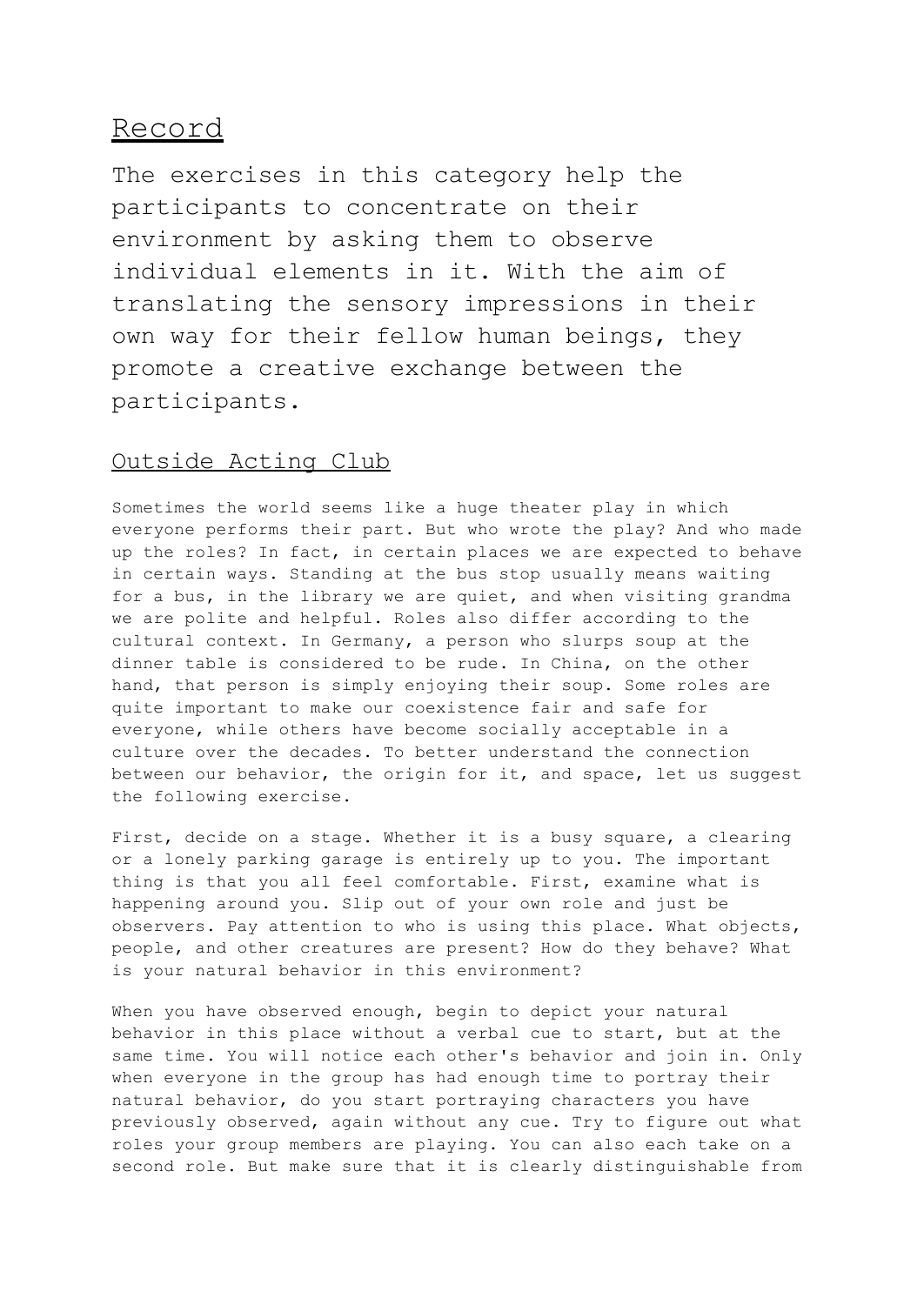the first one. When you have completed your presentation, return to an observing position and remain silent. Little by little, the other group members will join you. Then gather and share: Who played which part(s)? What was it like for you to take on roles other than your own in this place? What did you observe and feel?

Now you are experts on how this place is usually used. What happens when you go against the general expectation? This friendly rebellion can be as small or large, loud or quiet, as you feel comfortable with. Anything goes, but be careful not to put anyone in danger. Try different approaches. When you are ready, gather again and discuss: How did it make you feel to go against your instincts and the expectations of those around you? Did it change your perception of the place? Were you perceived differently by the environment and creatures? Can you explain why people don't normally behave the way you just did? Note what is important to you and don't forget to document your actions if you want to use the experiences later for your zine. Found objects can speak for the place, as well as photos, sketches, or notes. If you're in the mood for more theater, check out Augusto Boal's "Exercises and Games for Actors and Non-Actors." There you will find specific exercises for all the senses

#### Nature is a Poet

Your surroundings have a lot to say. Day in, day out, birds are holding poetry slams, the sounds of the streets are reciting Dada, and the wind is playfully describing the shapes of the trees and houses. All the beautiful poetry, however, is fleeting. Become the spokesperson of your neighborhood or forest, and capture what would otherwise be lost.

Find a place where you can listen without being disturbed. Listen for a few minutes to what is happening around you. Close your eyes, if you like. Birds chirping and highway noise, rhythmic footsteps and other sounds, soak it all up. Focus on seperate sounds, try to locate directions and make connections. Take your time to really arrive at the place.

Some things are difficult to describe, but fortunately there are many ways to capture diffuse impressions and keep them for others. Language and text is just one of them. Record (see glossary) in your own way what you hear. Everything is possible! Bring in your associations and feelings. Think about what forms of writing you can think of. Do you describe classically, romantically, abstract, crazy, or in a serene way? Whether you rhyme or write prose, create word pictures or in the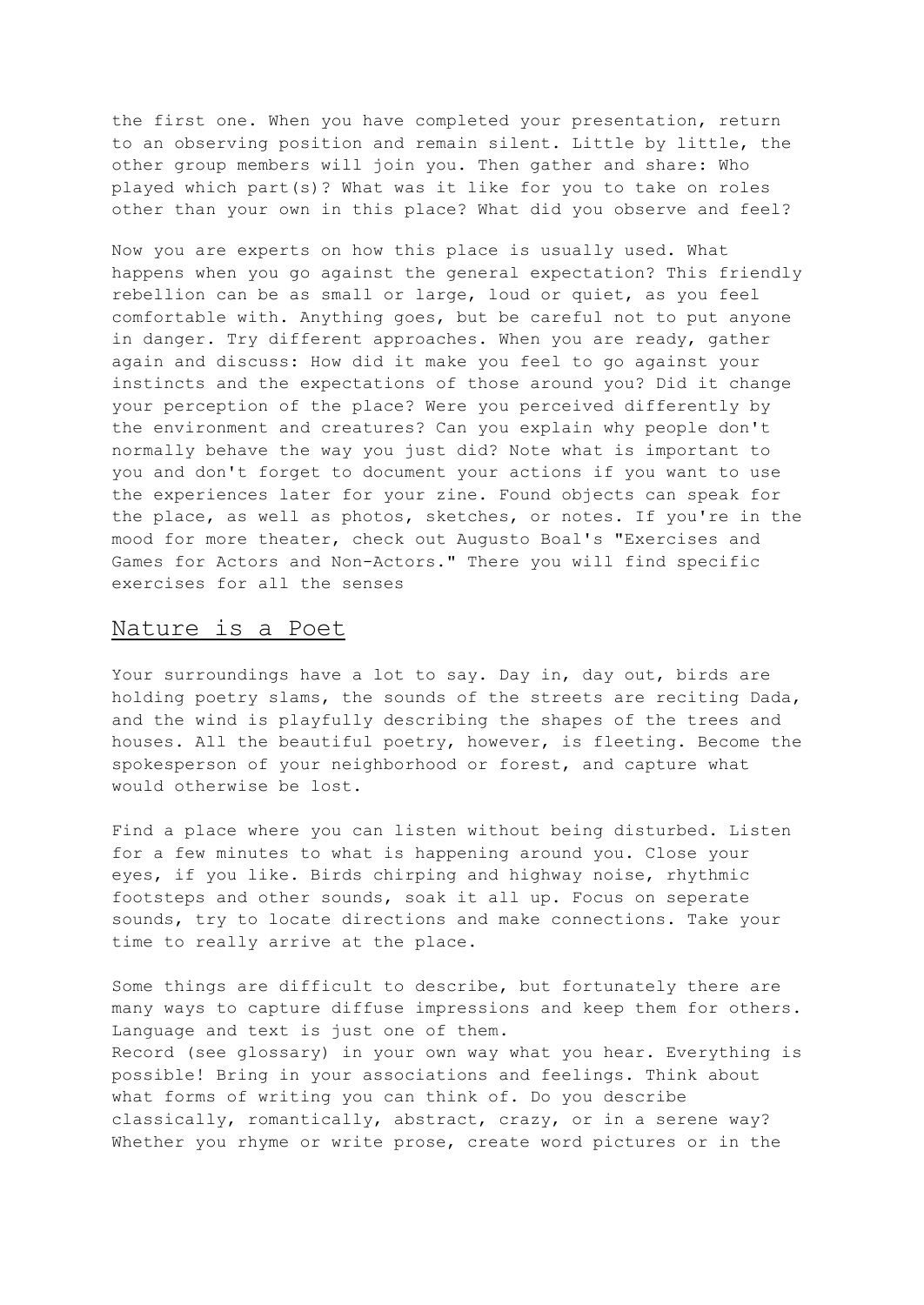spirit of Dada, reject any form in order to work completely freely, depends on your impressions and inspirations.

At the end, you can present your impressions to each other. Share your individual ways of looking at the environment. Did you describe the same sounds? How do the descriptions differ?

## Bird Noticing Class

In the concert of the city, between the rustling of the trees, your thoughts and conversations, some of the virtuosos are often neglected: the birds! In this workshop we will devote ourselves to their ballads.

Find a place where you will be undisturbed. Now find your calm by getting into a comfortable position and open your senses to the sounds around you. Close your eyes and pay attention to the melodies of your environment. Which sounds are human-made? Which ones are louder, which more in the background? Which direction are they coming from? Once you get used to the soundscape, focus on the sounds of birds. Can you hear their songs? Do they sound excited, happy or loud? Focus your thoughts on their tunes and open your eyes again.

Try to note down the conversation between the birds (see the glossary for tips on notation). When you have heard and noted enough, put your focus back on your entire environment. You can stretch briefly, speak to the other group members, if they have also returned from their observation, or simply turn your nose into the sun and continue to listen to the ballads of the birds.

Now it is time to compare your notations. Pay attention to the different ways of representation, can you recognize which tunes your friends recorded? Can you identify individual birds based on their songs?

# Collect

Workshops in this category direct the participants' focus to their surroundings by encouraging them to gather material and inspiration. Shapes, colors, structures and sounds are brought into closer focus through creative exploration.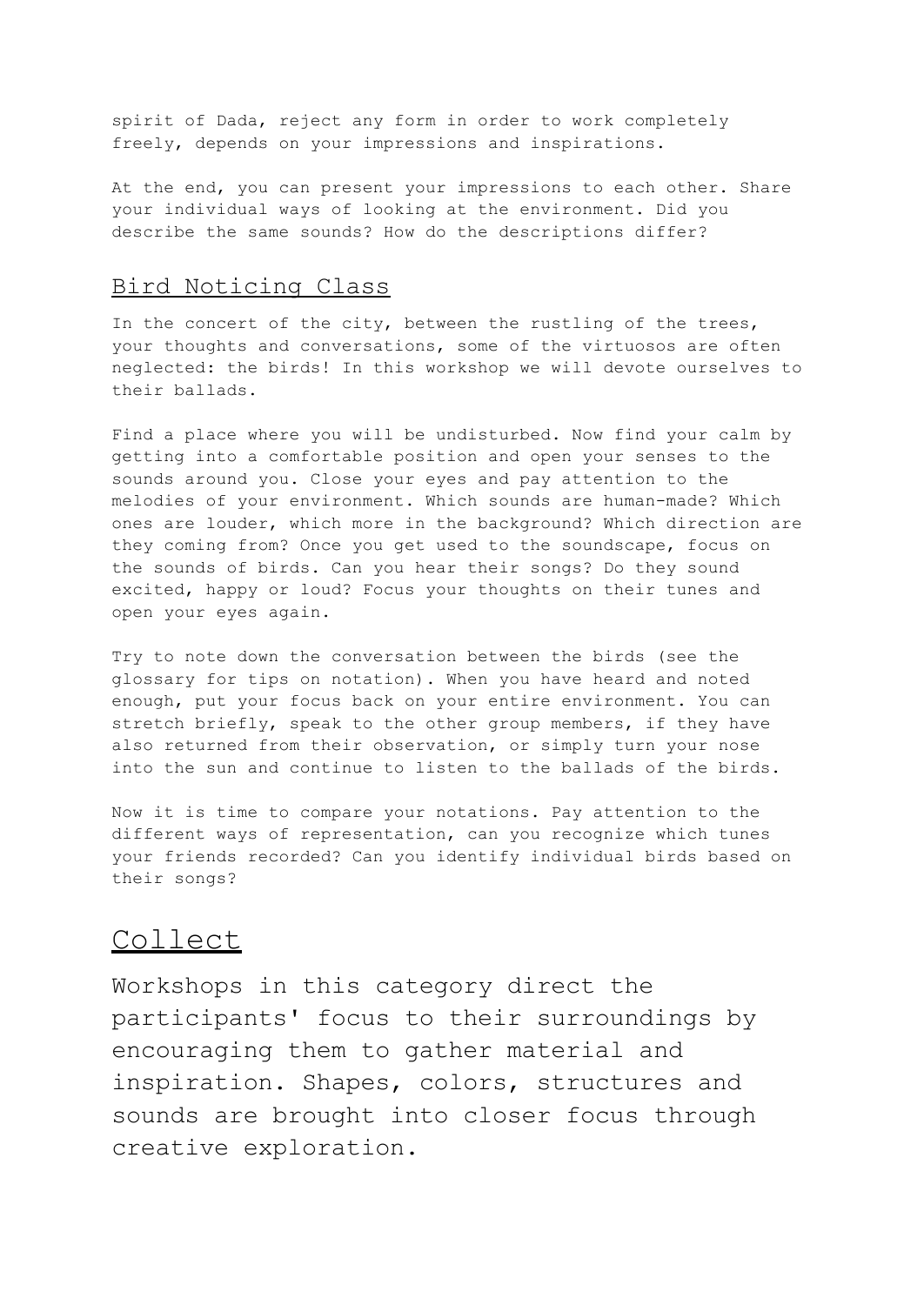## Your Ever Growing Archive

Trees offer us shade on a hot summer's day. They produce fresh air. Gray cities are filled with life because of them and from their wood we produce furniture or paper. And yet, sometimes we are unable to see the tree for the woods. We want you to go on a tree quest to learn more about the trees in your environment! How many different types of trees can you find in your neighborhood? You can facilitate these workshops in the city as well as in the forest.

Before starting the hunt, distribute the roles. There are many different ways to document trees (tips can be found in the glossary). You are a team of researchers consisting of different experts, each of whom makes an important contribution to your archive. Pack your bags with the necessary materials and tools.

Once you have reached your expedition area, take a wide look around. Try to get a first overview. Are there many of your research objects here or are there a few that you can focus on? What structures are emerging on the ground? Take different perspectives and let it all sink in.

Along the way document as many different tree species as possible. You can split up, move alone or in a small group, but try not to lose sight of each other.

Since everyone has chosen their own method, you will end up with different perspectives on your environment and complement each other. Show each other your findings and examine them for related impressions. Investigate together what you have collected and classify it, for example by type of tree or by location. Can you name some of the tree species? Have you collected a tree species more than once? To archive also means to preserve for later use, so make sure to document everything and preserve it for any future investigations.The focus of this workshop is your field trip and your encounters. It is not important to have a complete archive. You can use your archive later in your zine.

If you want to continue using your finds, experiment with the shapes, patterns, and colors to create collages. Both collages about single tree species or different structures, flowers and so on can complement your archive.

If you have a meadow orchard or other natural meadows in your area, you can also create an archive of wild herbs!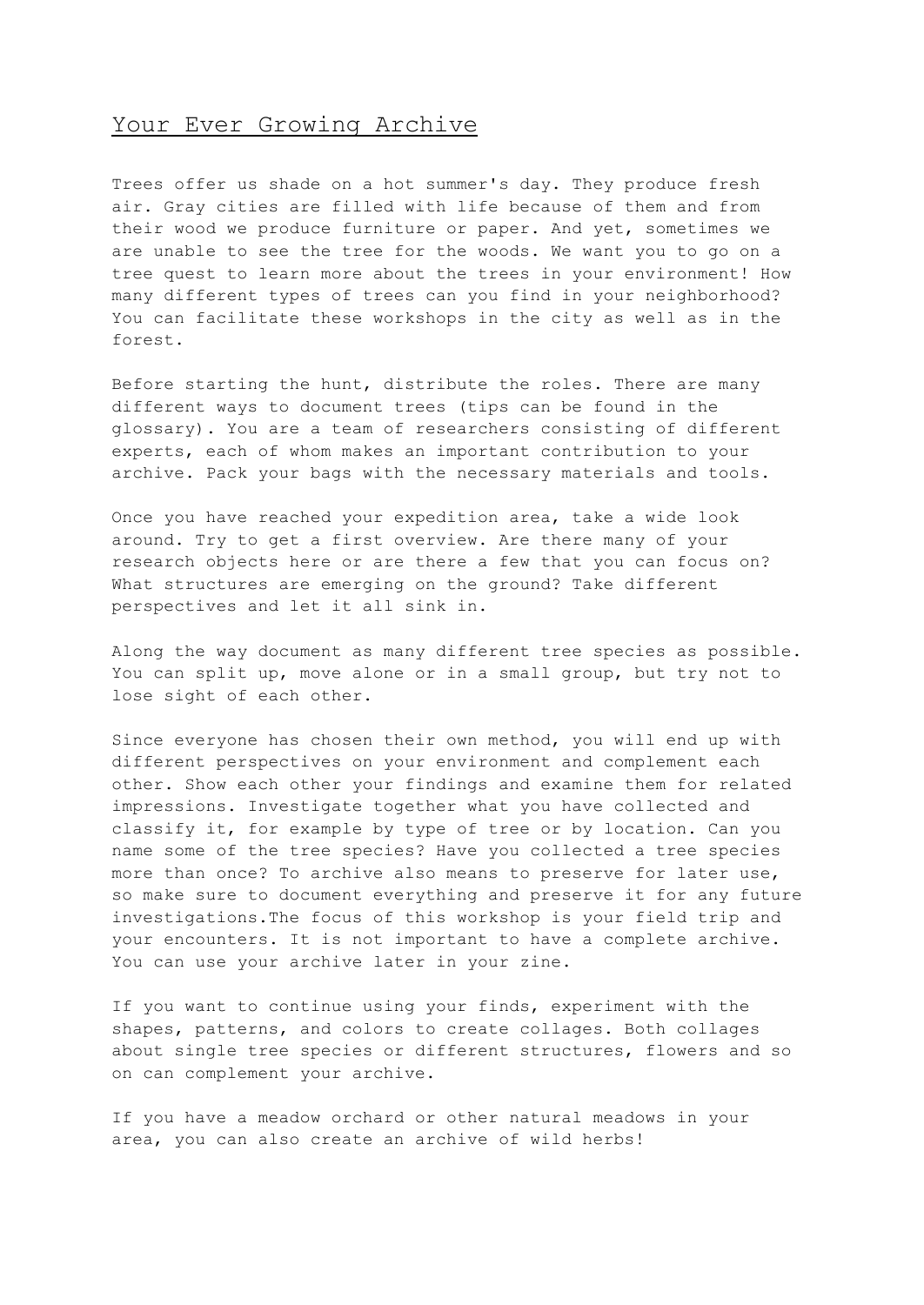#### Copy & Paste

The world is full of colors and shapes! We can find beauty in grandiose landscapes and cities, but also in the small details surrounding us. This workshop we would like to dedicate to the beauty inherent in all shapes and colors of our environment.

You can do this exercise during a walk or hike or choose a specific place to search for exciting shapes and colors. Before you start, slow down your movements, get into discovery mode so you don't pass by the details out of a habit. For each step you take, focus on one element of your environment. Only when you have perceived the object in its entirety you move on to the next step.

Try to maintain this kind of intentional exploration. Keep your eyes open and look for different objects that interest you because of their appearance, location, or meaning. They can come in any shape: flat as a leaf, small as a pebble, short as a long-used pencil. Be sure to treat your surroundings with respect, which means to take, if possible, only loose elements and not to leave larger traces. You can also photograph or sketch structures or shapes that cannot be taken. Store your finds safely in containers or in case of plant specimens, maybe between the pages of your notebook. Enjoy your walk and look forward to engaging with your found treasures.

After your walk, it's time to sift through your treasures and compare them. What did others find that you missed? Were things collected more than once? What do you like the most? Now you can think about how you want to get creative with your finds. You can have a lot of fun with a copy machine!

If you have access to a copy machine at home or at a copy shop, make sure your finds are dry so you can put them on the machines glass. Now experiment with the shapes and textures you have on hand. Layer the elements on top of each other, next to each other, combine them in different variations. You can also print on already printed paper again with other motifs. And don't forget your photographs! The copy machine, usually reserved for invoices or texts, becomes a creative tool today. You can do the whole thing in color if those are important to you, but even in black and white your findings will be able to unfold their effect. See if you can use scrap paper for this to curb paper consumption. This can result in exciting compositions.

If you don't have access to a copier, you can print your found objects onto paper using acrylic paint. To do this, paint them and stamp with them or use them as a stencil. Play with repetition, overlapping, different colors and empty space.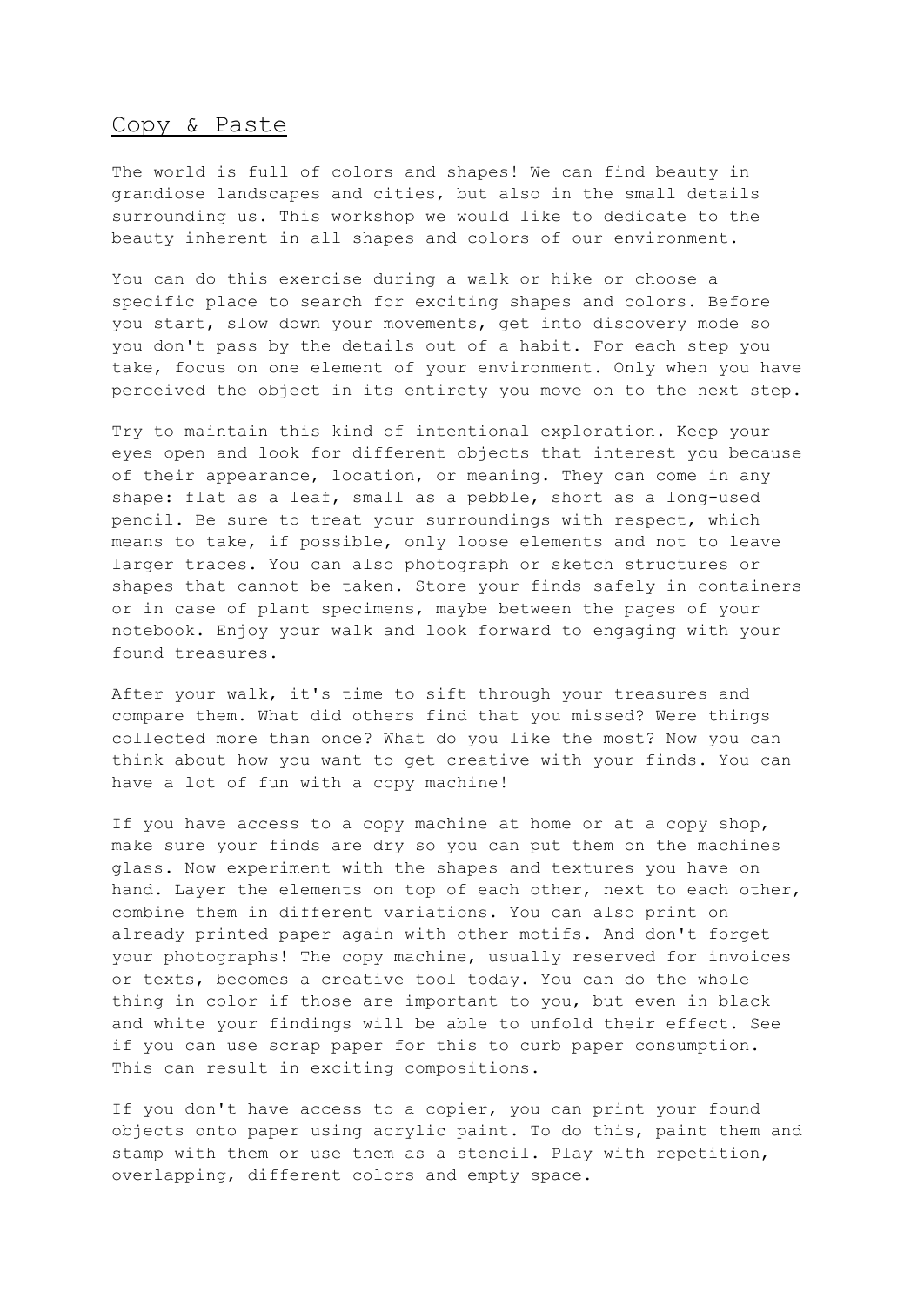Show each other your results, exchange ideas about the experimentation. When you're done you will surely have something for your zine.

#### Under the Rainbow

Ink has been a vehicle for human thoughts for centuries. Love poems are composed, doctoral theses are written and ideas are sketched out. The discovery of this technique 5000 years ago in ancient Egypt made it much easier to record and distribute knowledge. Today we know ink mostly from small plastic cartridges in blue or black for our fountain pen or our ink-jet printer.

By making your own ink, you can extract the colors of your environment. Making foraged ink is magical, because no outcome is like the other and many factors influence the result.

Before you start, focus on the colors that surround you. Which do you see? Are they synthetic or natural? Sometimes the colors have a meaning. Maybe you can discover a color scheme?

There are no limits to your creativity, almost everything you find along the way can produce color. The more extraordinary your finds, the more interesting the results will be. You can use all the parts of a plant and the different elements of the same plant even produce different colors! Oxidizing metals such as copper, or ashes, coal and other materials are perfect to experiment with as well. The best objects for making ink are often hidden in places that are easily overlooked. Collect at least a small handful of each type and separate them into containers by type.

When you get back home, you can start your very personal experimental kitchen. Most finds can be turned to ink by boiling. Put your material in an old pot you will not be using for cooking after and cover it with water. Caution: If you cook a plant as a whole with its berries and leaves on the branch, you will get a different result than if you were to cook the individual parts separately. Turn on the stove and wait. To test whether your ink is ready, take a piece of kitchen paper and let it soak with ink. Let it dry. If you like the color strength on the paper, your ink is ready, otherwise keep it on the stove. If the water in the pot runs out, just add more. If the ink is still not ready after a long boil, let it sit in a dark place overnight.

Some finds, such as coins, dissolve their color when they are stored in water for a long time. As soon as the desired color is achieved, you can filter out any excess particles with a coffee filter or cotton cloth. The inks last a few weeks to months, depending on the type. When you find mold on the surface, you can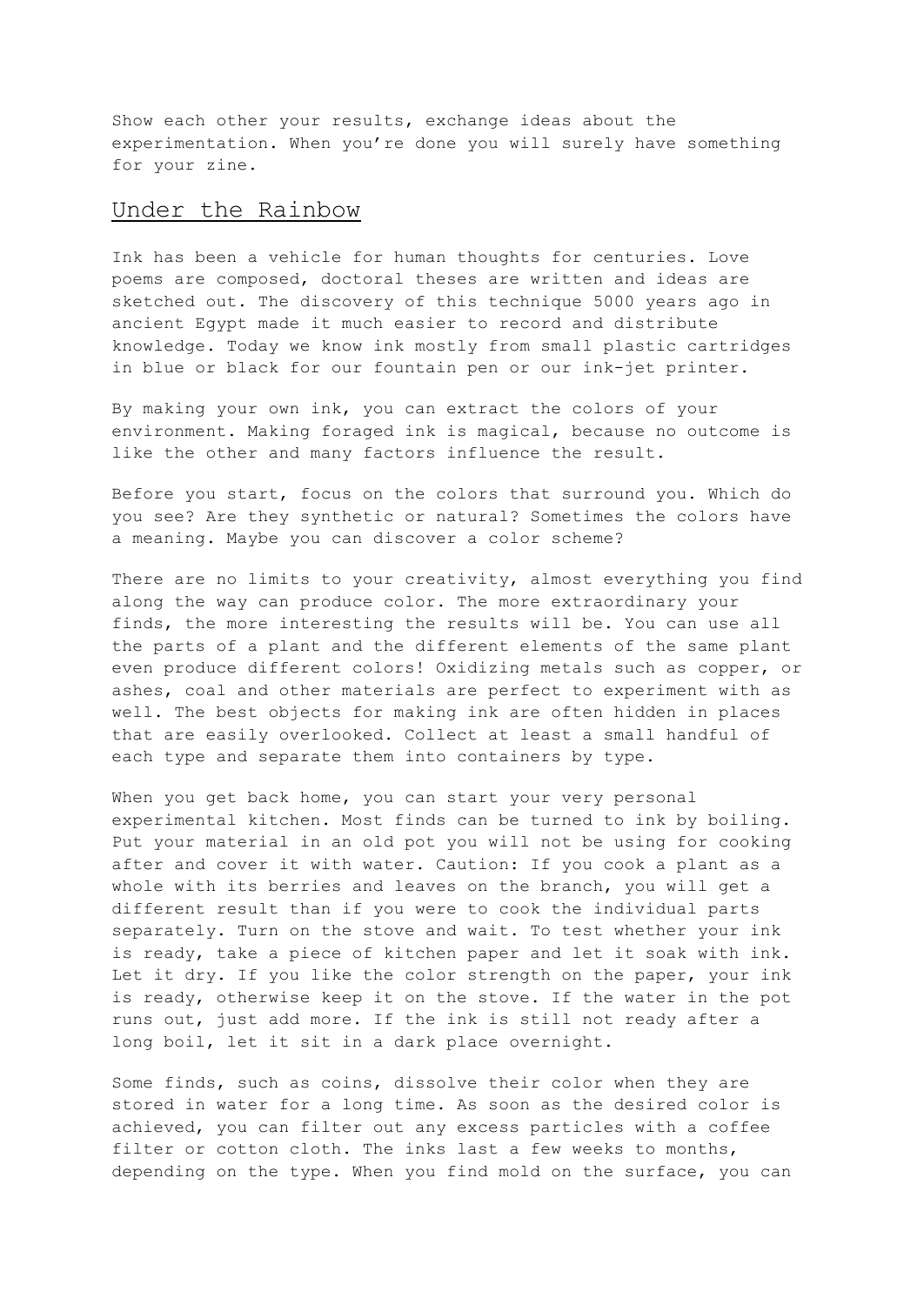simply remove it. If you put them in a jar with a few whole cloves, they will last even longer.

You can use your ink with a brush, pen or pipette. Some react with each other when mixed. If you add pH-changing liquids like lemon juice, you will get even more surprising color results. Let your creativity and experimentation run free!

# Finding Resonance

The world is made up of sounds and noises. Some are beautiful, some are shrill and strange. There are human sounds, those produced by machines, or by animals and plants. Even the wind contributes its part to the concert.

Find a place where you would like to examine for musical elements. Let your body come to rest and focus your thoughts completely on the sounds that are surrounding you. Try to isolate individual sounds. From which direction are they coming? Follow them for a while. Who or what could be causing them and what impact do they have on the rest of the concert? Do you recognize rhythms and melodies in the entangled noises? What sounds are you causing? Your footsteps are also part of the orchestra you are listening to. What other rhythms can you contribute?

When you arrive at an appropriate place, become more active! Look for sounds and rhythms in the objects around you. Find surfaces, structures and objects that you can use as instruments. Collect instruments and play them together. How does your playing change the environment? Remember that you are not soloists, but are a part of your environment. This also means being respectful of other voices and sounds. It is not about being as loud or as fast as possible, but about creating a harmonious coexistence.

Spread out and start communicating with each other through rhythms. From one direction chimes a wooden sounding rhythm, from the other a monotonous hammering on steel. Try to create more sounds by handling your instruments in different ways. You can clap, tap, drum, wave, and whatever else you can think of. Together you will form a melody that will constantly change as more people join in and out with their found instruments, a non-verbal conversation. Do you stay in one place or can you move around in this constellation?

Document your instruments. If you like, you can also document your rhythms via audio or video. Present each other your instruments and figure out together how else you could use them.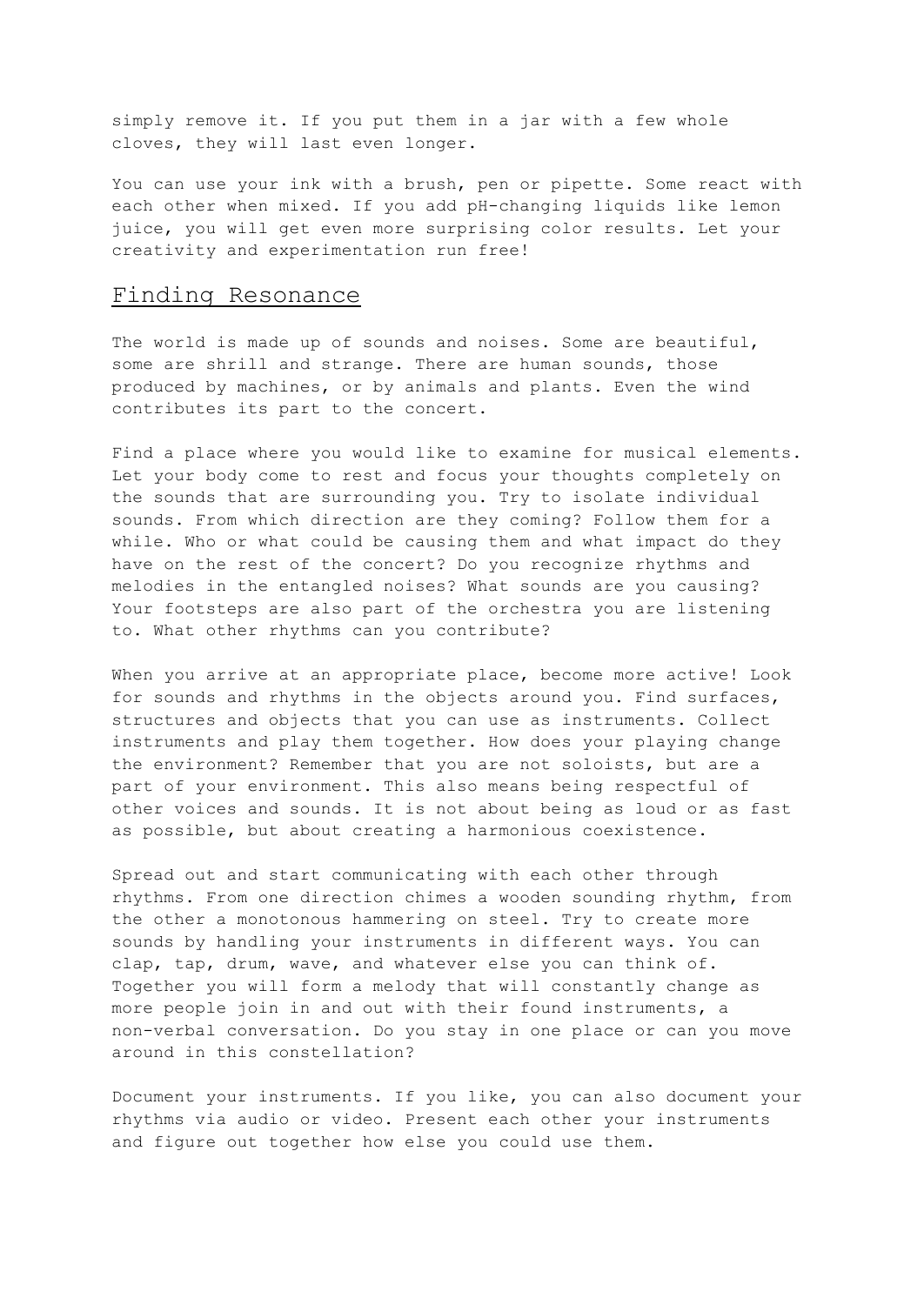# Analyze

In this category, the aim is to examine, classify and **understand** impressions and circumstances in an empathetic way. The goal is an unbiased examination of situations and living conditions of other earthlings.

## My Friend the Tree

Friendship is a relationship based on affection, sympathy and trust. Good friends are loyal and good listeners. You can have fun with them, experience adventures and share secrets. Friends support each other and grow together. They accept each other for who they are. You can share all these qualities with a tree. But don't expect them to give back the same way your human friends do. The tree remains a tree. You will quickly understand that your friendship is different from your human-to-human friendships. The tree is there for you in their own way, you can trust them. They are patient and can help you collect your thoughts.

But making friends isn't always easy. It used to be so simple when we were little, but as grown-ups we sometimes have a hard time finding friends. That's why we want to give you a little support. First of all, you have to take your time and choose a tree that seems friendly. We recommend for everyone to choose their own tree so as to not distract each other.

Sit next to your tree. Reflect the tranquility of the tree in yourself before getting to know them better. Take a good look at your friend to be. Try to understand what it means to accept this tree for what they are. You don't share a common language, so get to know them in a different way. What does their bark, size and foliage tell you? What sounds are they making?

Every living being has their own experiences, stories and problems and also their own way of communicating them to you. Record (see glossary) what your new friend has to tell you. You can record it in the form of a profile, a story, a dialogue, a sketch or whatever else comes to your mind.

When you're done, think about how you and your new friend can support each other. What does the tree and their relatives do for you? How do you benefit from the tree? And how can you behave so that the tree benefits from you as well?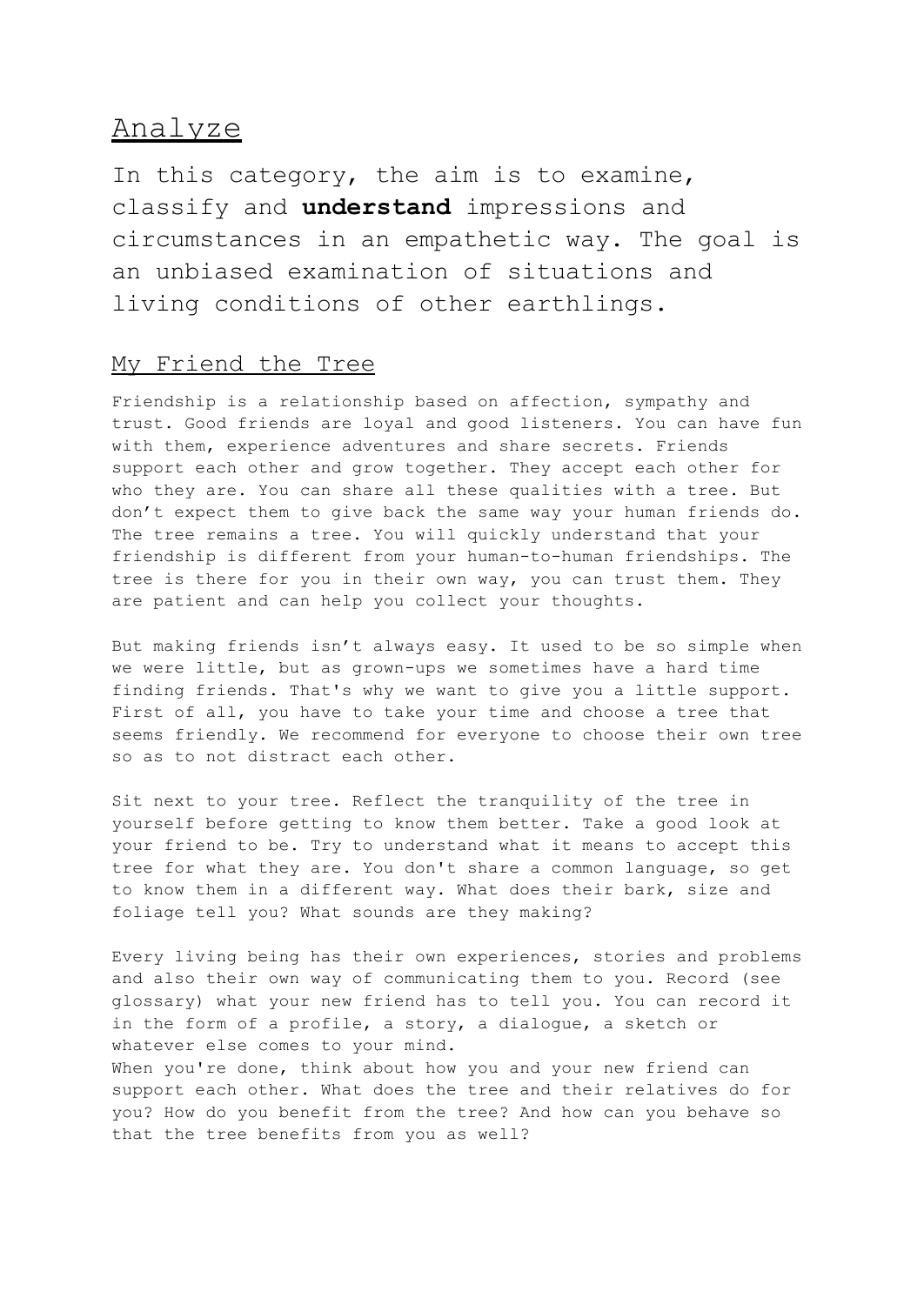Before saying goodbye, you can get more personal. Tell your friend about yourself. Entrust them with a secret. Even if you don't share a language, it can feel good to confide in a friend.

After you and the tree have listened to each other, meet up with your human friends again. Tell them about your new acquaintance. You can also visit your new tree friends one after the other and introduce them in person.

Even after the workshop, you can stop by your friend from time to time to find out how they are doing. Surely you have a lot more to tell each other.

#### On Track

If our surroundings could speak to us, they would be able to talk about a world before our time. About natural phenomena and human evolution, about unique thunderstorms and the first carriages. Sometimes we can at least conclude from the tracks on the path in front of us or the banana peel on the edge of the parking lot that other people or even living beings and machines have been here before us. So there is definitely a form of communication that allows us to interrogate our surroundings for their history: track reading.

Tracking requires perseverance and patience, which is why we'll start by taking the speed out of our movements. The slower you move, the more you can see. To avoid missing a clue, start by moving in slow motion. Give each step enough time.

Now spread out at your own pace over a collectively defined area or walk along a path, searching the ground and surroundings. Do you find any clues that someone has been here before you? You can document them photographically or as a sketch if you want to show them later in your zine. How old are the traces you identified? What do the traces reveal about their creators?

If you want to go even further back in time, see if you can find any traces that indicate major human or non-human intervention. What do they reveal about the evolution of the place? How far in the history of our planet do they reach back? Feel free to document them for your zine.

Afterwards, come back together to show and explain the tracks to each other. Maybe two tracks found independently of each other make one bigger picture. Together, you sometimes come up with completely different stories.

Before you leave the site, be aware of your own tracks. Are they just footprints? Did you flatten the grass you were sitting on?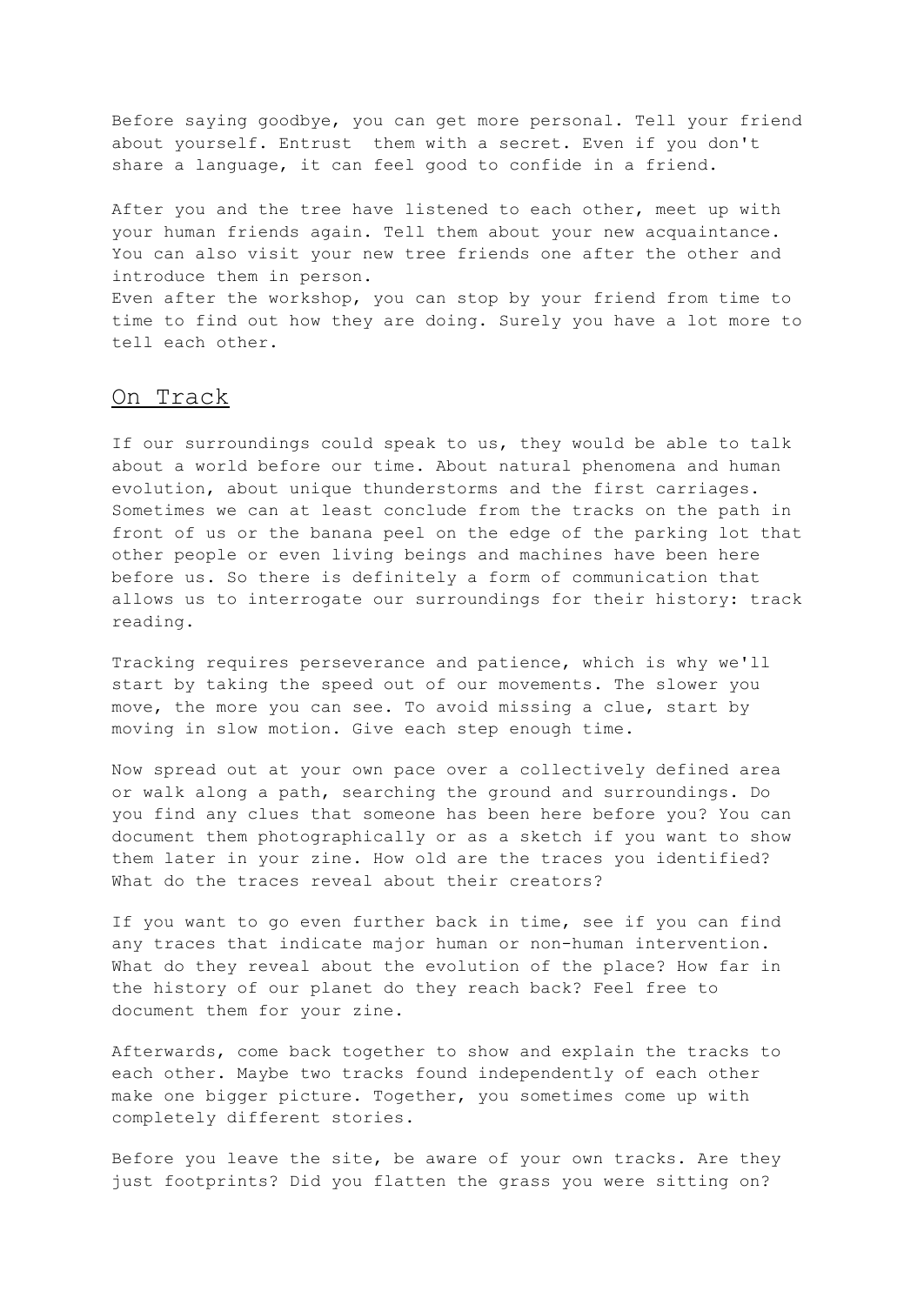Document them so they can be compared to the tracks you have already found. Make sure that your tracks do not have a negative impact on your environment.

# Interpret

This category invites to creatively interpret the found environment and the life circumstances contained therein. Particular emphasis should be placed on discarding the anthropocentric view and proceeding with (appropriate) empathy.

# A Daisy's Utopia

Dreamers change the world. Every single one of us is capable of dreaming, which is why thinking about other realities or a better future has accompanied mankind for quite a while. A Utopia is a place that does not exist. There are already many descriptions of countries and cities where life would be more fantastic, more digital or even more difficult than those we know. Let's try to put ourselves in the shoes of other living beings and imagine their ideal world. It is important to mention that we cannot simply transfer our own needs onto our environment, but have to try to understand the peculiarities of our fellow earthlings to better understand their views. Maybe this can help us make the world a bit more worth living in for everyone.

Sit down and look around you. With which creatures do you share the view? Who can you make friends with? We are surrounded by insects, plants, birds and other animals, each with their own needs. Which creature speaks to you?

Try to put yourself in the shoes of your new friends. How would they imagine the future if they could dream? Write down this possible future! In what form, whether as a science fiction story, play, poem, letter or perhaps as a drawing is up to you. Which protagonists do you find in your story? Maybe you play a role in his perception, but maybe the existence of mankind is completely irrelevant. Sometimes there is a fine line between a eutopia, a